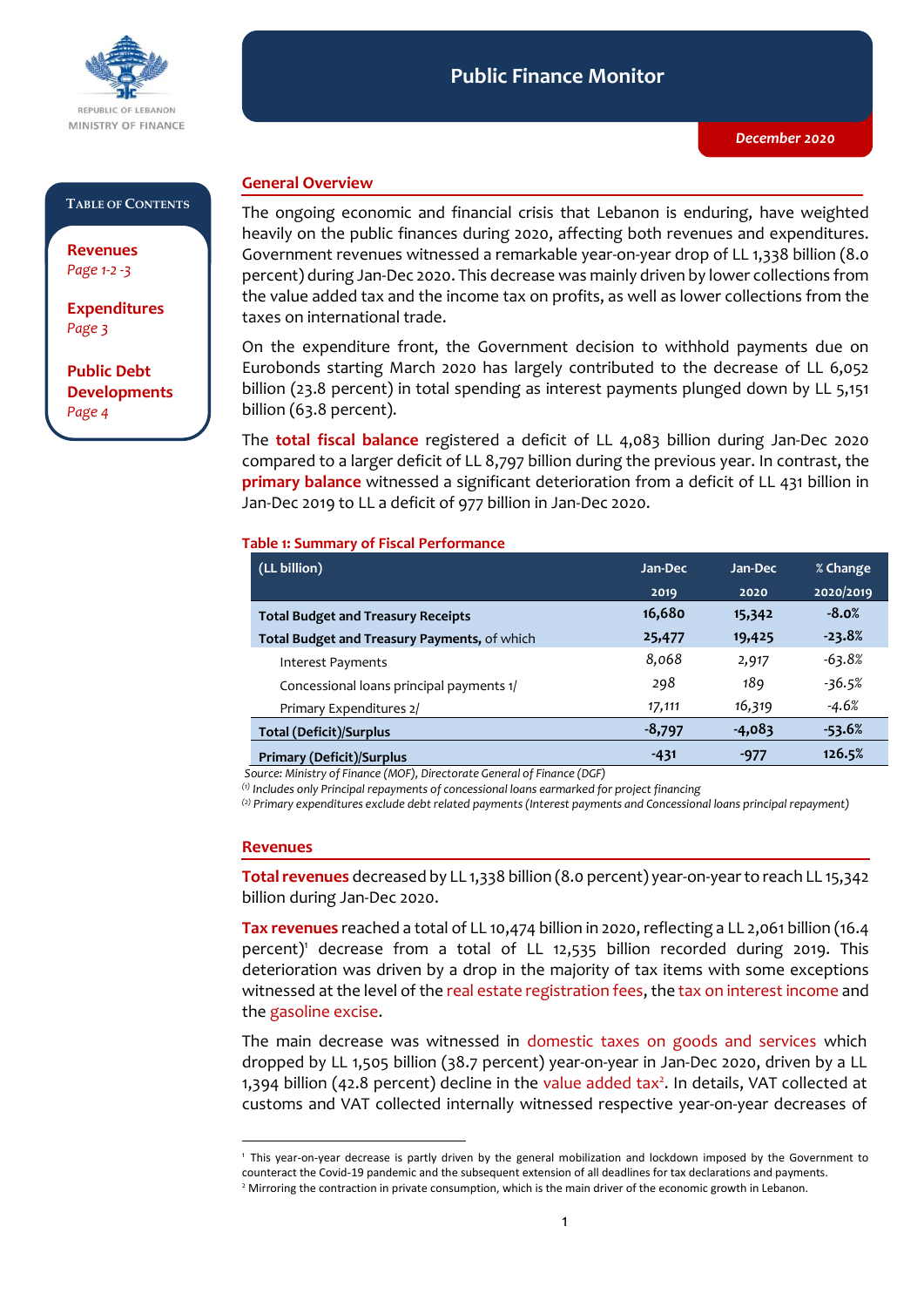

47.9 percent and 35.8 percent over the covered period. Also, passenger departure tax and private car registration fees decreased by LL 151 billion (69.1 percent) and LL 34 billion (19.1 percent) respectively, during Jan-Dec 2020. These drops were partly couterbalanced by an increase in transfers from the Régie profits which registered LL 268 billion during Jan-Dec 2020 compared to LL 200 billion during 2019.

Taxes on income, profits and capital gains significantly dropped by LL 590 billion (10.8 percent) year-on-year in Jan-Dec 2020, driven by a drastic year-on-year drop in income tax on profits, income tax on capital gains & dividends, and income tax on wages and salaries by LL 623 billion (45.2 percent), LL 207 billion (57.2 percent) and LL 155 billion (17.8 percent), respectively. In contrast, taxes on interest income increased significantly by LL 399 billion (14.2 percent) to reach LL 3,205 billion during 2020 .

In addition, taxes on international trade dropped by LL 510 billion (28.4 percent) as collections from customs and excises dropped by LL 304 billion (48.1 percent) and LL 206 billion (17.6 percent) respectively. In fact, cars excise were down by LL 144 billion (49.0 percent), owing to a 59.7 percent decrease in the value of imported vehicles. Also, tobacco excise decreased by LL 106 billion (67.1 percent), driven by a 52.3 percent yearon-year decline in the value of tobacco imports. In contrast, gasoline excise increased by LL 48 billion (6.8 percent) as a result of the floor price for gasoline set by the Council of Ministers on March 12, 2020<sup>3</sup> which more than offset the volume effect of gasoline imports witnessing a year-on-year drop of 12.8 percent.

Other tax revenues (namely fiscal stamp fees) decreased by LL 44 billion (8.2 percent) to reach LL 493 billion in Jan-Dec 2020.

In contrast, taxes on property registered a LL 589 billion (68.7 percent) increase in Jan-Dec 2020, mainly as real estate registration fees witnessed a significant year-on-year rise of LL 575 billion (109.5 percent)<sup>4</sup>, of which an increase of LL 88 billion registered between December 2019 and December 2020. This rise came as a result of the increasing appetite for real estate as a safer alternative for bank depositors starting late-2019. This trend regained momentum after the adoption of a 5-step opening plan by the Council of Ministers on 24 April 2020, following an imposed lockdown period facing the Covid-19 pandemic. On the other hand, built property tax dropped by LL 22 billion (9.7 percent).

**Non-tax revenues** declined by LL 144 billion (4.3 percent) to reach LL 3,212 billion during Jan-Dec 2020.

Income from Public Institutions and Government properties witnessed a year-on-year drop of LL 9 billion (0.4 percent) over the covered period, as property income (namely rent of Rafic Hariri International Airport), budget surplus of National Lottery and revenues from Casino du Liban declined by LL 89 billion (35.6 percent), LL 30 billion (44.7 percent) and LL 25 billion (21.3 percent), respectively. In contrast, transfers from the Telecom Surplus increased by LL 92 billion (6.4 percent) and Revenues from Port of Beirut by LL 47 billion (21.3 perecnt).

Moreover, administrative fees and charges dropped by LL 135 billion (15.9 percent) reaching LL 716 billion during 2020, due to a decrease in all its sub-categories, except for the vehicle control fees which rose by LL 46 billion (17.5 percent). In details, passport fees, administrative charges and permit fees (mostly work permit fees) fell by LL 91

-

<sup>3</sup> COM decision #16 dated 12/03/2020 has set a floor price of LL 24,000 for gasoline-98 octanes and LL 23,500 for gasoline-95 octanes, stipulating also that the surplus generated due to the fall in international fuel prices will be considered as an additional revenue under "gasoline excise".

<sup>4</sup> As per the data from the General Directorate of Land Registry and Cadastre, the number of sold properties increased by 63.3 percent during Jan-Dec 2020 while their average price increased by 28.9 percent compared to the same period last year.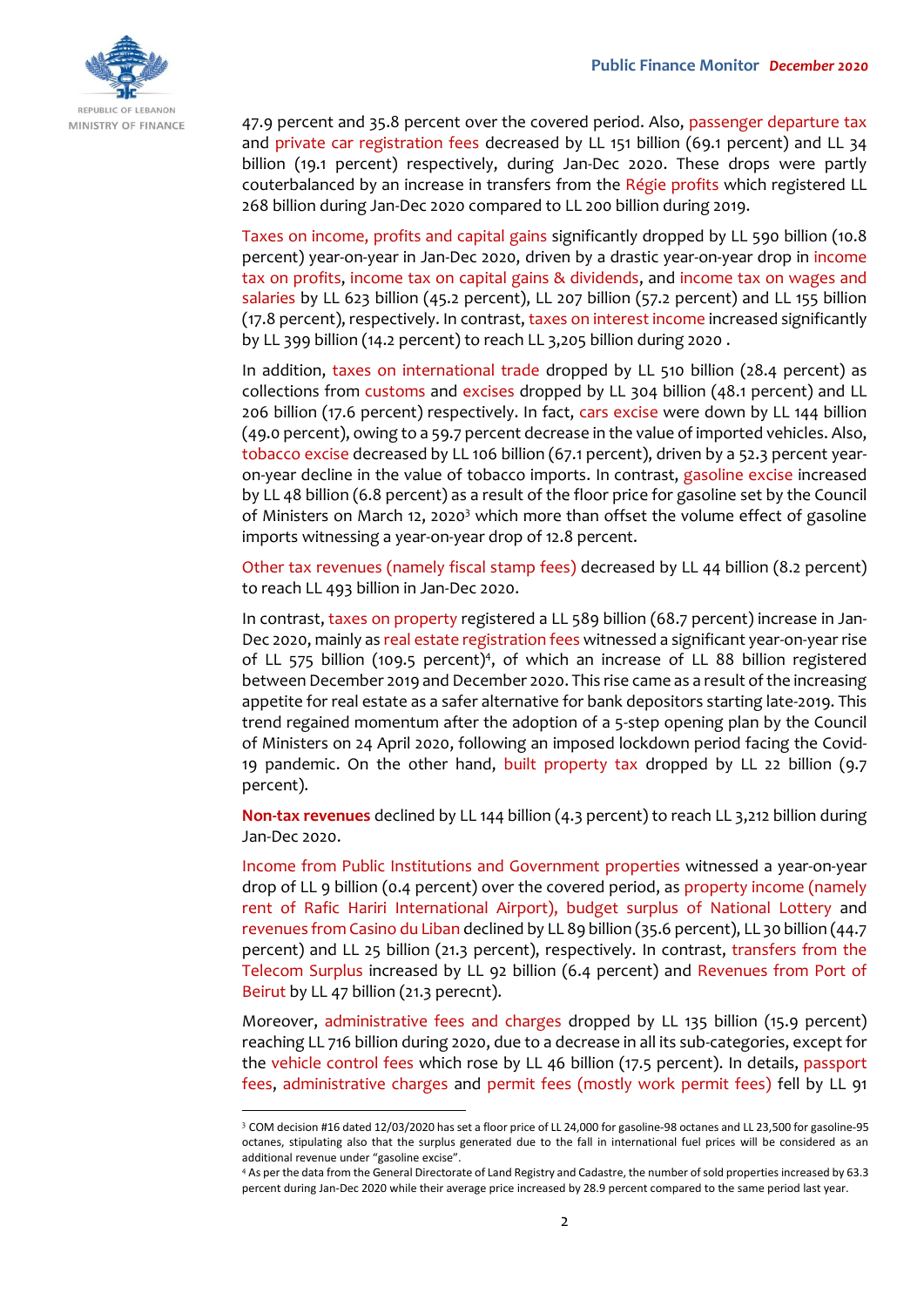

billion (35.0 percent), LL 23 billion (55.9 percent) and LL 21 billion (22.0 percent), respectively.

On the other hand, other non-tax revenues (mostly retirement deductibles) increased by LL 9 billion (2.9 percent), as deductibles related to military salaries and retirement<sup>5</sup> generated LL 52 billion during 2020. In addition, exceptional revenues from the settlement of violations related to maritime properties reached LL 34 billion during Jan-Dec 2020.

**Treasury receipts** witnessed a significant increase of LL 867 billion to reach LL 1,656 billion in Jan-Dec 2020 compared to LL 790 billion during the same period of the 2019<sup>6</sup>. The reason behind this substantial rise was a refund transaction of LL 644 billion executed during the month of April as the deal between the Central Bank and the Ministry of Finance to reverse the coupon payments related to Jan-Mar 2020 materialized. This refund was registered under treasury receipts, and was used gradually to cover other interest payments due during 2020<sup>7</sup>.

### **Expenditures**

-

**Total expenditures** regressed by LL 6,052 billion (23.8 percent) to reach LL 19,425 billion in Jan-Dec 2020 compared to LL 25,477 billion in Jan-Dec 2019.

**Current primary expenditures**<sup>8</sup> registered a decrease of LL 463 billion (3.3 percent) reaching a total of LL 13,705 billion during Jan-Dec 2020. In details, transfers to Electricité du Liban (EDL) and end of service compensations witnessed respective year-on-year drops of LL 876 billion (38.6 percent) and LL 546 billion (56.1 percent) during 2020. These decreases were partly offset by year-on-year rises in the following categories: (i) transfers to the Higher Council of Relief by LL 325 billion<sup>9</sup>, (ii) retirement expenses by LL 161 billion, (iii) salaries, wages and social benefits by LL 107 billion and (iv) hospitals by LL 82 billion.

**Interest payments** dropped by LL 5,151 billion (63.8 percent) in Jan-Dec 2020 as interest payments due on foreign currency debt and on local currency debt decreased significantly by LL 2,993 billion (92.8 percent) and LL 2,158 billion (44.6 percent) respectively. **Foreign debt principal repayment** also dropped by LL 109 billion (36.5 percent) to register a total of LL 189 billion during Jan-Dec 2020.

**Capital expenditures** decreased significantly by LL 611 billion (59.4 percent) to reach LL 418 billion in Jan-Dec 2020, mainly as expenses related to maintenance and transfers to CDR dropped by LL 166 billion (56.1 percent) and LL 128 billion (59.8 percent) respectively.

**Treasury expenditures** witnessed an increase of LL 128 billion (7.9 percent) to reach LL 1,757 billion in Jan-Dec 2020. This came despite the drop in payments to municipalities, VAT refund and deposits which shrank by LL 251 billion (28.9 percent), LL 142 billion (47.9 percent) and LL 112 billion (40.8 percent) respectively during the period under consideration.

<sup>5</sup> New deductibles introduced as per 2019 Budget law #144 dated 31 July 2019.

<sup>&</sup>lt;sup>6</sup> It is worth mentioning that treasury receipts are transitory in nature and as such, variations in these collections are usually not reflective of the economic activity.

<sup>7</sup> These payments are classified under other treasury expenditures, resulting in the hike shown in table 5.

<sup>8</sup> Current primary expenditures represent current expenditures excluding interest payment and debt service.

<sup>9</sup> This consists of: (i) LL 225 billion from treasury advances granted to the Higher Council of Relief dated 2 April 2020 and 8 June 2020 as part of the social safety net targeting the most vulnerable households; it covers a disbursement of an amount of LL 400,000 per household and (ii) LL 100 billion of budget transfers to pay those affected by the port of Beirut explosion.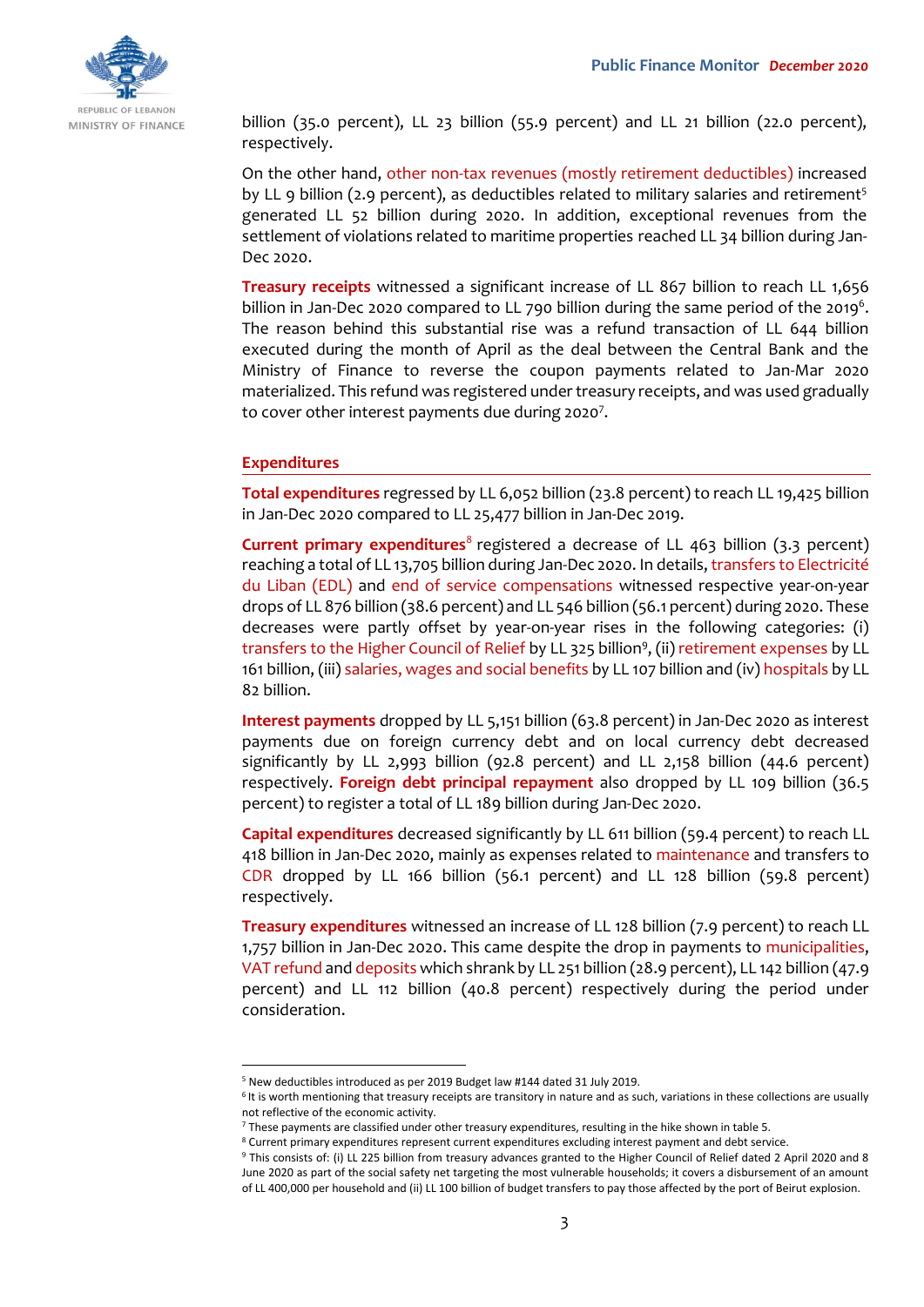

## **Public Debt**

**Gross public debt** stood at LL 144,108 billion by the end of December 2020, increasing by LL 5,958 billion (4.3 percent) from end-2019. On the other hand, net debt rose by 5.3 percent to reach LL 128,975 billion as public sector deposits dropped by LL 544 billion (3.5 percent) during 2020.

**Local currency debt** increased by LL 2,483 billion (2.8 percent) to register LL 89,762 billion as of end-December 2020, compared to LL 87,279 billion as at end-2019. In details, local currency debt held by the Central Bank increased by LL 4,362 billion (8.6 percent) to reach LL 55,079 billion by the end of December 2020, followed by a smaller rise in other local currency debt holdings with TBs held by public entities increasing by LL 425 billion (4.3 percent) to reach LL 10,393 billion. In contrast, TBs held by commercial banks dropped by LL 2,159 billion (8.5 percent) to reach LL 23,157 billion by the end of December 2020.

The stock of **foreign currency debt** grew by LL 3,475 billion (6.8 percent) to reach LL 54,346 billion at end-Dec 2020. In details, this increase was mainly driven by a LL 3,142 billion of arrears in coupons due to the Government decision to default on Eurobonds, adding to a LL 269 billion of accrued interest in arrears. Also, bilateral, multilateral and foreign private sector loans increased by LL 141 billion, whereas Paris III related debt decreased by LL 91 billion compared to the end of 2019. As for the stock of marketissued Eurobonds, it remained unchanged at a level of LL 47,206 billion, including an amount of LL 3,769 billion as arrears in principal as of end-December 2020.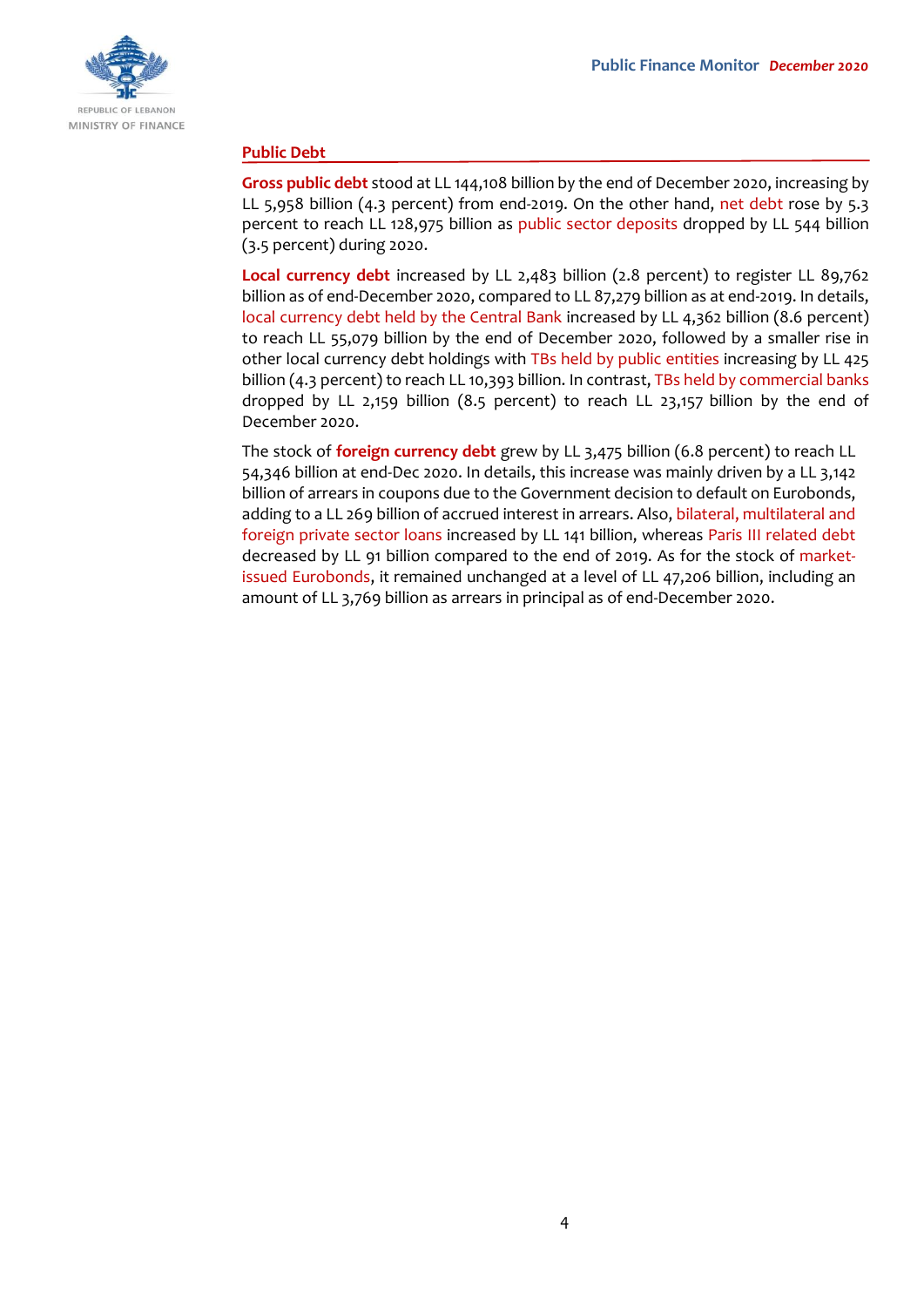

# **SECTION 1: REVENUE OUTCOME**

#### **Table 2: Total Revenues**

| (LL billion)                      | 2019    | 2020    | % Change  |
|-----------------------------------|---------|---------|-----------|
|                                   | Jan-Dec | Jan-Dec | 2020/2019 |
| <b>Budget Revenues, of which:</b> | 15,890  | 13,686  | $-13.9%$  |
| <b>Tax Revenues</b>               | 12,535  | 10,474  | $-16.4%$  |
| Non-Tax Revenues                  | 3,356   | 3,212   | $-4.3%$   |
| <b>Treasury Receipts</b>          | 790     | 1,656   | 109.8%    |
| <b>Total Revenues</b>             | 16,680  | 15,342  | $-8.0%$   |

*Source: MOF, DGF*

## **Table 3: Tax Revenues**

| (LL billion)                                         | 2019    | 2020    | % Change  |
|------------------------------------------------------|---------|---------|-----------|
|                                                      | Jan-Dec | Jan-Dec | 2020/2019 |
| <b>Tax Revenues:</b>                                 | 12,535  | 10,474  | $-16.4%$  |
| Taxes on Income, Profits, & Capital Gains, of which: | 5,447   | 4,857   | $-10.8%$  |
| Income Tax on Profits                                | 1,377   | 754     | $-45.2%$  |
| Income Tax on Wages and Salaries                     | 870     | 715     | $-17.8%$  |
| Income Tax on Capital Gains & Dividends              | 361     | 155     | $-57.2%$  |
| Tax on Interest Income                               | 2,806   | 3,205   | 14.2%     |
| Penalties on Income Tax                              | 32      | 27      | $-14.6%$  |
| Taxes on Property, of which:                         | 858     | 1,448   | 68.7%     |
| <b>Built Property Tax</b>                            | 229     | 207     | $-9.7%$   |
| Real Estate Registration Fees                        | 525     | 1,101   | 109.5%    |
| Domestic Taxes on Goods & Services, of which:        | 3,892   | 2,386   | $-38.7%$  |
| Value Added Tax                                      | 3,258   | 1,864   | $-42.8%$  |
| Other Taxes on Goods and Services, of which:         | 400     | 213     | $-46.7%$  |
| Private Car Registration Fees                        | 179     | 145     | $-19.1%$  |
| Passenger Departure Tax                              | 218     | 68      | $-69.1%$  |
| Taxes on International Trade, of which:              | 1,800   | 1,290   | $-28.4%$  |
| Customs                                              | 632     | 328     | $-48.1%$  |
| Excises, of which:                                   | 1,168   | 962     | $-17.6%$  |
| Gasoline Excise                                      | 703     | 750     | 6.8%      |
| Tobacco Excise                                       | 158     | 52      | $-67.1%$  |
| Cars Excise                                          | 294     | 150     | $-49.0%$  |
| Other Tax Revenues (namely fiscal stamp fees)        | 537     | 493     | $-8.2%$   |

*Source: MOF, DGF*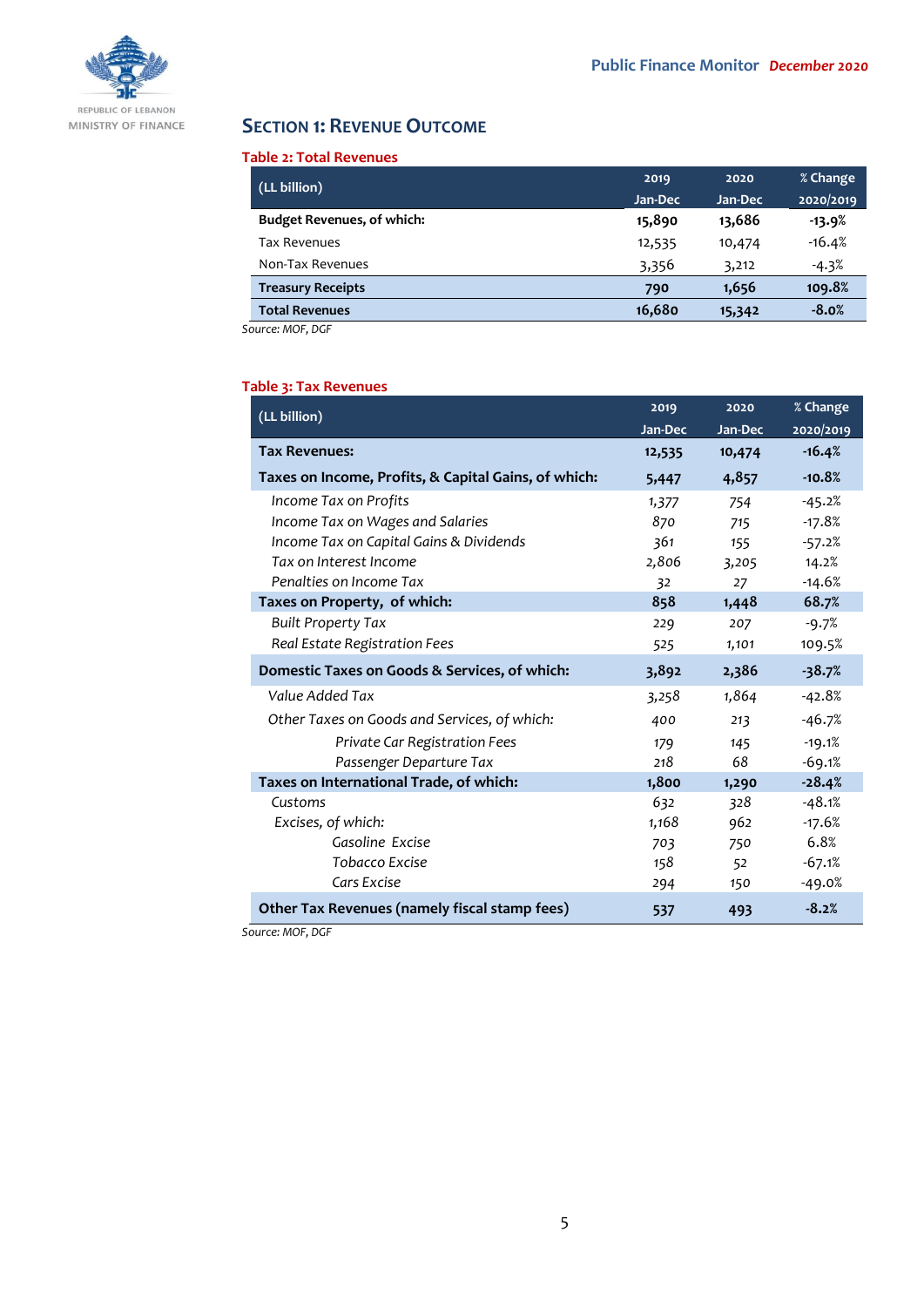

REPUBLIC OF LEBANON MINISTRY OF FINANCE

## **Table 4: Non-Tax Revenue**

| (LL billion)                                                            | 2019    | 2020           | % Change  |
|-------------------------------------------------------------------------|---------|----------------|-----------|
|                                                                         | Jan-Dec | Jan-Dec        | 2020/2019 |
| <b>Non-Tax Revenues</b>                                                 | 3,356   | 3,212          | $-4.3%$   |
| Income from Public Institutions and Government Properties,<br>of which: | 2,155   | 2,146          | $-0.4%$   |
| Income from Non-Financial Public Enterprises, of which:                 | 1,833   | 1,915          | 4.4%      |
| Revenues from Casino Du Liban                                           | 116     | 91             | $-21.3%$  |
| Revenues from Port of Beirut                                            | 220     | 266            | 21.3%     |
| <b>Budget Surplus of National Lottery</b>                               | 66      | 37             | $-44.7%$  |
| Transfer from the Telecom Surplus                                       | 1,428   | 1,520          | 6.4%      |
| Transfer from Public Financial Institution (BDL)                        | 60      | 60             | $-0.5%$   |
| Property Income (namely rent of Rafic Hariri International<br>Airport)  | 251     | 162            | $-35.6%$  |
| Other Income from Public Institutions (interests)                       | 10      | 10             | $-8.0%$   |
| Administrative Fees & Charges, of which:                                | 851     | 716            | $-15.9%$  |
| Administrative Fees, of which:                                          | 680     | 594            | $-12.6%$  |
| Notary Fees                                                             | 64      | 50             | $-21.9%$  |
| Passport Fees/ General Security                                         | 261     | 170            | $-35.0%$  |
| <b>Vehicle Control Fees</b>                                             | 263     | 309            | 17.5%     |
| <b>Judicial Fees</b>                                                    | 31      | 29             | $-7.9%$   |
| Driving License Fees                                                    | 19      | 17             | $-10.8%$  |
| Administrative Charges                                                  | 41      | 18             | $-55.9%$  |
| Sales (Official Gazette and License Number)                             | 3       | $\overline{2}$ | $-31.1%$  |
| Permit Fees (mostly work permit fees)                                   | 95      | 74             | $-22.0%$  |
| Other Administrative Fees & Charges                                     | 32      | 28             | $-14.4%$  |
| <b>Penalties &amp; Confiscations</b>                                    | 33      | 24             | $-26.5%$  |
| Other Non-Tax Revenues (mostly retirement deductibles)<br>C             | 316     | 325            | 2.9%      |

*Source: MOF, DGF*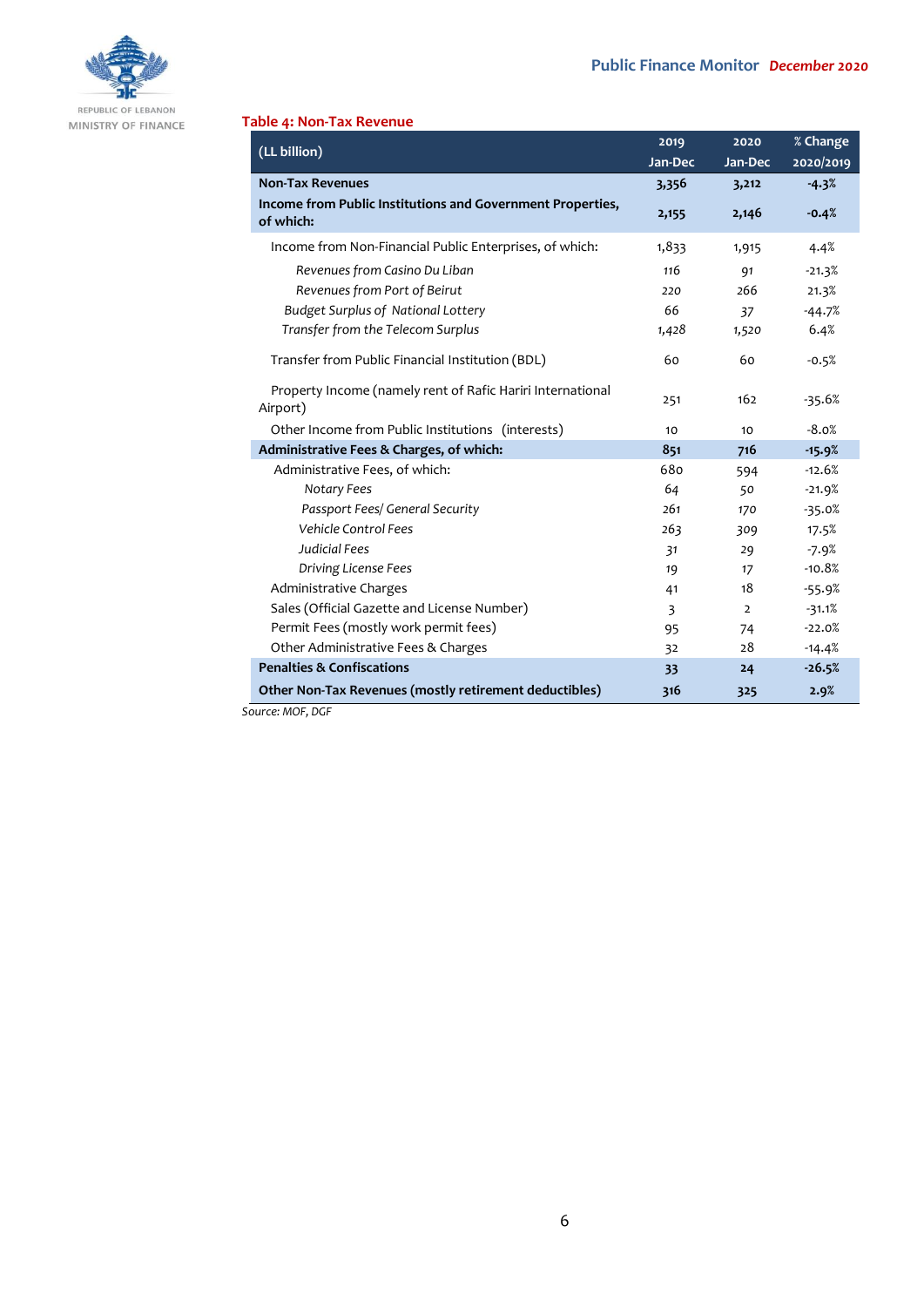

# **SECTION 2: EXPENDITURE OUTCOME**

# **Table 5: Expenditure by Economic Classification**

| (LL billion)                                                        | 2019    | 2020         | % Change                 |
|---------------------------------------------------------------------|---------|--------------|--------------------------|
|                                                                     | Jan-Dec | Jan-Dec      | 2020/2019                |
| 1. Current Expenditures                                             | 22,533  | 16,811       | $-25.4%$                 |
| 1.a Personnel Cost, of which                                        | 10,146  | 9,885        | $-2.6%$                  |
| Salaries, Wages and social benefits                                 | 6,031   | 6,138        | 1.8%                     |
| Retirement and End of Service Compensations, of which:              | 3,664   | 3,280        | $-10.5%$                 |
| Retirement                                                          | 2,691   | 2,852        | 6.0%                     |
| End of Service                                                      | 973     | 427          | $-56.1%$                 |
| Transfers to Public Institutions to Cover Salaries                  | 452     | 467          | 3.5%                     |
| 1.b Interest Payments, of which:                                    | 8,068   | 2,917        | $-63.8%$                 |
| Domestic Interest Payments                                          | 4,841   | 2,684        | $-44.6%$                 |
| Foreign Interest Payments                                           | 3,226   | 233          | $-92.8%$                 |
| 1.d Foreign Debt Principal Repayment                                | 298     | 189          | $-36.5%$                 |
| 1.e Materials and Supplies, of which:                               | 492     | 392          | $-20.2%$                 |
| Nutrition                                                           | 83      | 38           | $-54.5%$                 |
| Fuel Oil                                                            | 55      | 8            | $-85.5%$                 |
| Medicaments                                                         | 258     | 278          | 7.8%                     |
| 1.f External Services                                               | 157     | 149          | $-5.5%$                  |
| 1.g Various Transfers, of which:                                    | 2,699   | 2,565        | $-5.0%$                  |
| <b>EDL</b>                                                          | 2,269   | 1,393        | $-38.6%$                 |
| <b>NSSF</b>                                                         | 0       | 100          |                          |
| Higher Council of Relief                                            | 1       | 326          | $\overline{\phantom{m}}$ |
| Contributions to non public sectors                                 | 219     | 264          | 20.8%                    |
| Transfers to Directorate General of Cereals and Beetroot            | 12      | O            | $-100.0%$                |
| 1.h Other Current, of which:                                        | 571     | 622          | 9.1%                     |
| Hospitals                                                           | 440     | 522          | 18.7%                    |
| Others(judgments & reconciliations, mission costs, other)           | 126     | 92           | $-27.0%$                 |
| 1.i Other Financial expenses                                        | 1       | $\mathsf{o}$ | $-100.0%$                |
| 1.j Interest subsidy                                                | 101     | 91           | $-9.8%$                  |
| 2. Capital Expenditures                                             | 1,028   | 418          | $-59.4%$                 |
| 2.a Acquisitions of Land, Buildings, for the Construction of Roads, |         |              |                          |
| Ports, Airports, and Water Networks                                 | o       | 0            | $-99.1%$                 |
| 2.b Equipment                                                       | 127     | 58           | $-54.3%$                 |
| 2.c Construction in Progress, of which:                             | 567     | 211          | $-62.7%$                 |
| Displaced Fund                                                      | 0       | 0            | $\frac{1}{2}$            |
| Council of the South                                                | 49      | 30           | $-38.2%$                 |
| CDR                                                                 | 214     | 86           | $-59.8%$                 |
| Ministry of Public Work and Transport                               | 83      | 33           | $-60.3%$                 |
| Other of which:                                                     | 218     | 59           | $-72.9%$                 |
| Higher Council of Relief                                            | 52      | 5            | $-90.3%$                 |
| 2.d Maintenance                                                     | 295     | 129          | $-56.1%$                 |
| 2.e Other Expenditures Related to Fixed Capital Assets              | 39      | 19           | $-51.3%$                 |
| 3. Budget Advances                                                  | 185     | 343          | 85.7%                    |
| 4. Customs Administration (exc. Salaries and Wages)                 | 102     | 97           | $-4.7%$                  |
| 5. Treasury Expenditures                                            | 1,629   | 1,757        | 7.9%                     |
| Municipalities                                                      | 868     | 617          | $-28.9%$                 |
| Guarantees                                                          | 104     | 88           | $-15.0%$                 |
| Deposits                                                            | 275     | 163          | $-40.8%$                 |
| Other, of which:                                                    | 383     | 889          | 132.4%                   |
| VAT Refund                                                          | 296     | 154          | $-47.9%$                 |
|                                                                     |         |              |                          |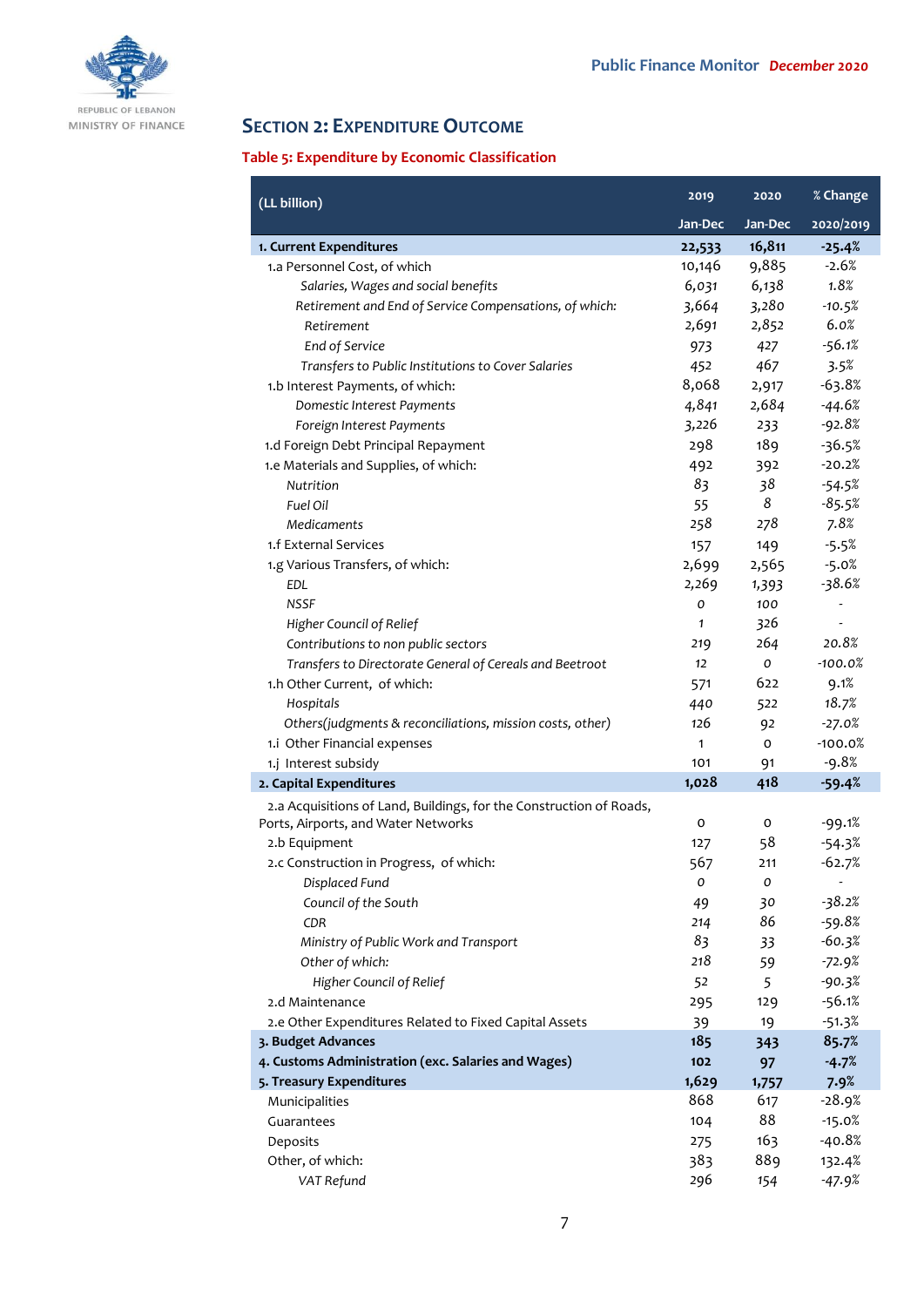

MINISTRY OF FINANCE

| 6. Total Expenditures (Excluding CDR Foreign Financed) | 25,477 | 19,425 | $-23.8%$ |
|--------------------------------------------------------|--------|--------|----------|
|--------------------------------------------------------|--------|--------|----------|

*Source: Statement of Account 36, Cashier Spending, Public Debt Department Figures, Fiscal Performance Gross Adjustment Figures*

*(1) For a detailed breakdown of interest payments, kindly refer to table 6.*

*(2) For a detailed breakdown of transfers to EDL, kindly refer to table 7. EDL has been reclassified to various transfers from "other treasury expenditures", following the reclassification of the 2009 Budget Proposal and in line with the Fiscal Performance.*

*(3) Transfers to Directorate General of Cereals and Beetroot include both administrative expenses and payments for wheat subsidy.*

*(4) Budget Advances were previously classified under "other". Given their growth, and in line with the Ministry of Finance's efforts to ensure transparency, they will be published in a separate line. They will be regularized at a later stage, and it is only after their regularization that they can be classified according to their economic nature in the budget system.*

*(5) Customs administrations include payments - excluding salaries and wages - made to customs and paid from customs cashiers. They can only be classified after Customs submit the supporting documents to the Directorate General of Finance. (6) Starting December 2011, the Treasury expenditures section in the monthly, quarterly and yearly reports and its corresponding figures differ from the eponym section appearing in the Fiscal performance reports published by the Ministry of Finance because of the reclassification affecting certain payments from guarantees and treasury advances accounts which are manually reclassified in their budgetary economic classification articles.*

*(7) Deposit payments are payments made by the treasury to public administrations, institutions, municipalities, and funds, from revenues it has collected on their behalf.*

## **Table 6: Details of Debt Service Transactions(1)**

| (LL billion)                         | 2019<br>Jan-Dec | 2020<br>Jan-Dec | % Change<br>2020/2019 |
|--------------------------------------|-----------------|-----------------|-----------------------|
| <b>Interest Payments</b>             | 8,068           | 2,917           | $-63.8%$              |
| Local Currency Debt                  | 4,841           | 2,684           | -44.6%                |
| Foreign Currency Debt, of which:     | 3,226           | 233             | $-92.8%$              |
| Eurobond Coupon Interest*            | 3,127           | 157             | $-95.0%$              |
| Special bond Coupon Interest*        | 0.2             | 0.1             | $-69.7%$              |
| Concessional Loans Interest Payments | 100             | 76              | $-23.9%$              |
| Foreign Debt Principal Repayment     | 298             | 189             | $-36.5%$              |

*Source: MOF, DGF*

*(1) Please note that the classification of debt service expenditures is now broken into two separate categories as follows: Interest Payments (as per GFS classification) and repayment of principal on concessional loans earmarked for project financing.*

*\* Includes general expenses related to the transaction*

#### **Table 7: Transfers to EDL**

| (LL billion)                                              | 2019    | 2020    | % Change  |
|-----------------------------------------------------------|---------|---------|-----------|
|                                                           | Jan-Dec | Jan-Dec | 2020/2019 |
| <b>EDL of which:</b>                                      | 2,269   | 1,393   | $-38.6%$  |
| Debt Service                                              | 4       |         | $-23.9%$  |
| Reimbursement for purchase of Natural Gas, Fuel & Gas Oil | 2,265   | 1,390   | -38.6%    |
|                                                           |         |         |           |

*Source: MOF, DGF*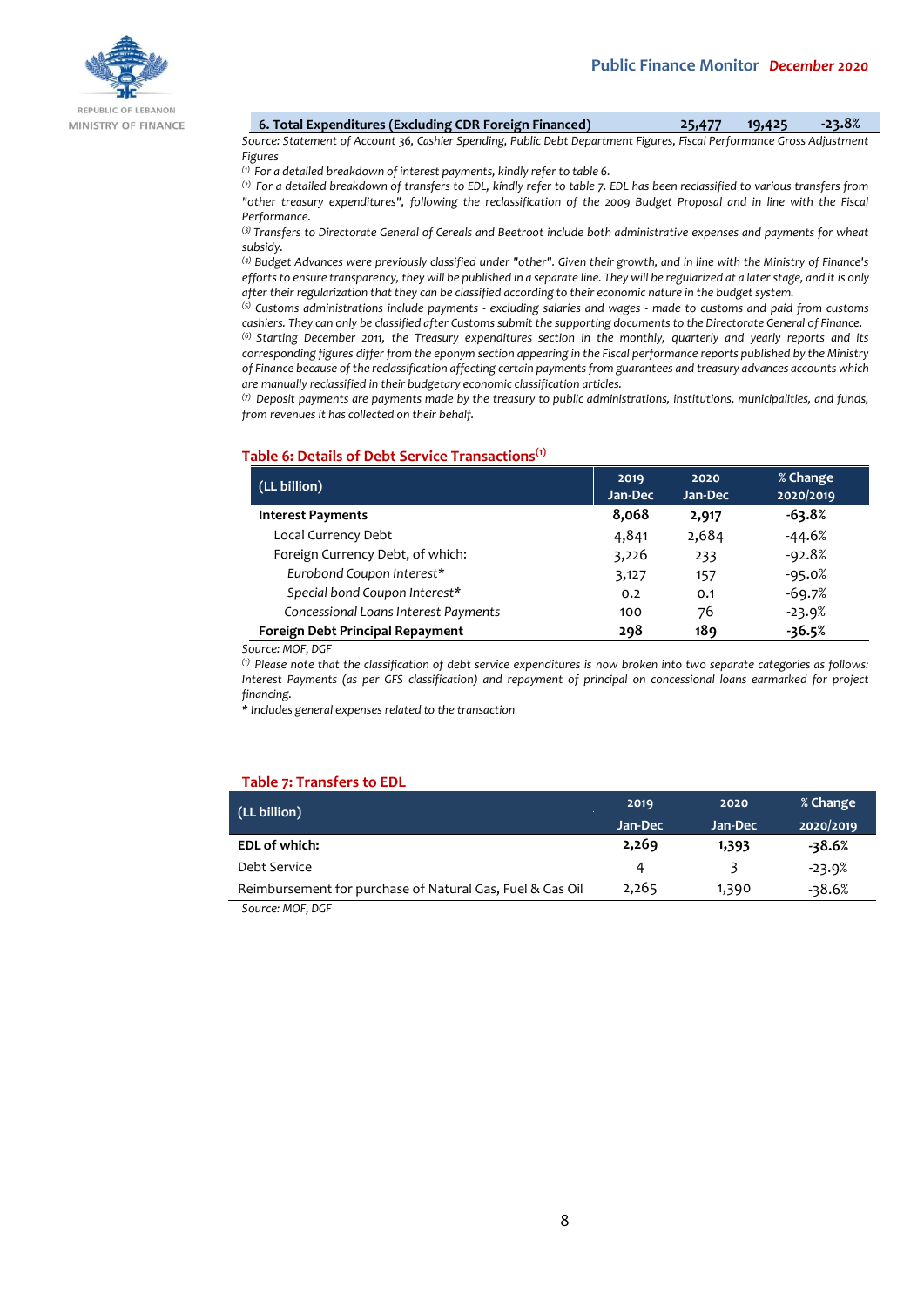

## **SECTION 3: PUBLIC DEBT**

## **Table 8: Public Debt Outstanding by Holder as of End-Dec 2020**

|                                                                |               |               |         | % Change                  |
|----------------------------------------------------------------|---------------|---------------|---------|---------------------------|
| (LL billion)                                                   | <b>Dec-18</b> | <b>Dec-19</b> | Dec-20  | <b>Dec 20 / Dec</b><br>19 |
| <b>Gross Public Debt</b>                                       | 128,347       | 138,150       | 144,108 | 4.3%                      |
| <b>Local Currency Debt</b>                                     | 77,852        | 87,279        | 89,762  | 2.8%                      |
| * Accrued Interest Included in Debt                            | 1,123         | 1,294         | 1,338   | 3.4%                      |
| a. Central Bank                                                | 39,006        | 50,717        | 55,079  | 8.6%                      |
| b. Commercial Banks (Including<br>REPOs)                       | 27,402        | 25,316        | 23,157  | $-8.5%$                   |
| c. Other Local Currency Debt (T-<br>bills), of which:          | 11,444        | 11,246        | 11,526  | 2.5%                      |
| <b>Public Entities</b>                                         | 9,956         | 9,968         | 10,393  | 4.3%                      |
| Contractor bonds $(1)$                                         | 166           | 120           | 120     | 0.0%                      |
| Foreign Currency Debt <sup>(2)</sup>                           | 50,495        | 50,871        | 54,346  | 6.8%                      |
| a. Bilateral, Multilateral and<br>Foreign Private Sector Loans | 2,920         | 2,850         | 2,991   | 4.9%                      |
| b. Paris III Related Debt<br>(Eurobonds and Loans)(3)          | 344           | 242           | 151     | $-37.5%$                  |
| c. Market-Issued Eurobonds, of<br>which:                       | 46,678        | 47,206        | 47,206  | 0.0%                      |
| Arrears in Principal                                           | O             | O             | 3,769   |                           |
| d. Accrued Interest on Eurobonds                               | 547           | 570           | 587     | 3.0%                      |
| e. Arrears in Coupons                                          | 0             | o             | 3,142   |                           |
| f. Accrued interest in Arrears                                 | O             | O             | 269     |                           |
| g. Special T-bills in Foreign<br>Currency $(4)$                | 6             | 3             | 0       | $-100.0%$                 |
| <b>Public Sector Deposits</b>                                  | 14,186        | 15,677        | 15,133  | $-3.5%$                   |
| <b>Net Debt</b>                                                | 114,161       | 122,473       | 128,975 | 5.3%                      |
| Gross Market Debt <sup>(5)</sup>                               | 76,204        | 74,441        | 75,553  | 1.5%                      |
| % of Total Debt                                                | 59%           | 54%           | 52%     |                           |

*Source: MOF, DGF*

(1) Contractor bonds issued in LBP. Contractor bonds issued in USD are listed under "Special T-bills in foreign currency". (2) Figures for Dec 18- Dec 19 may differ from previously published data due to updated information regarding bilateral and multilateral loans in the DMFAS system.

(3) Eurobonds Issued to Malaysia as part of its Paris III contribution, IBRD loan, UAE loan, the first tranche of the French loan received in February 2008 and the second tranche received in October 2012.

(4) Special Tbs in foreign currency (expropriation and contractor bonds).

(5) Gross market debt equals gross debt less the portfolios of the BDL, NSSF, bilateral and multilateral loans and Paris III related debt.